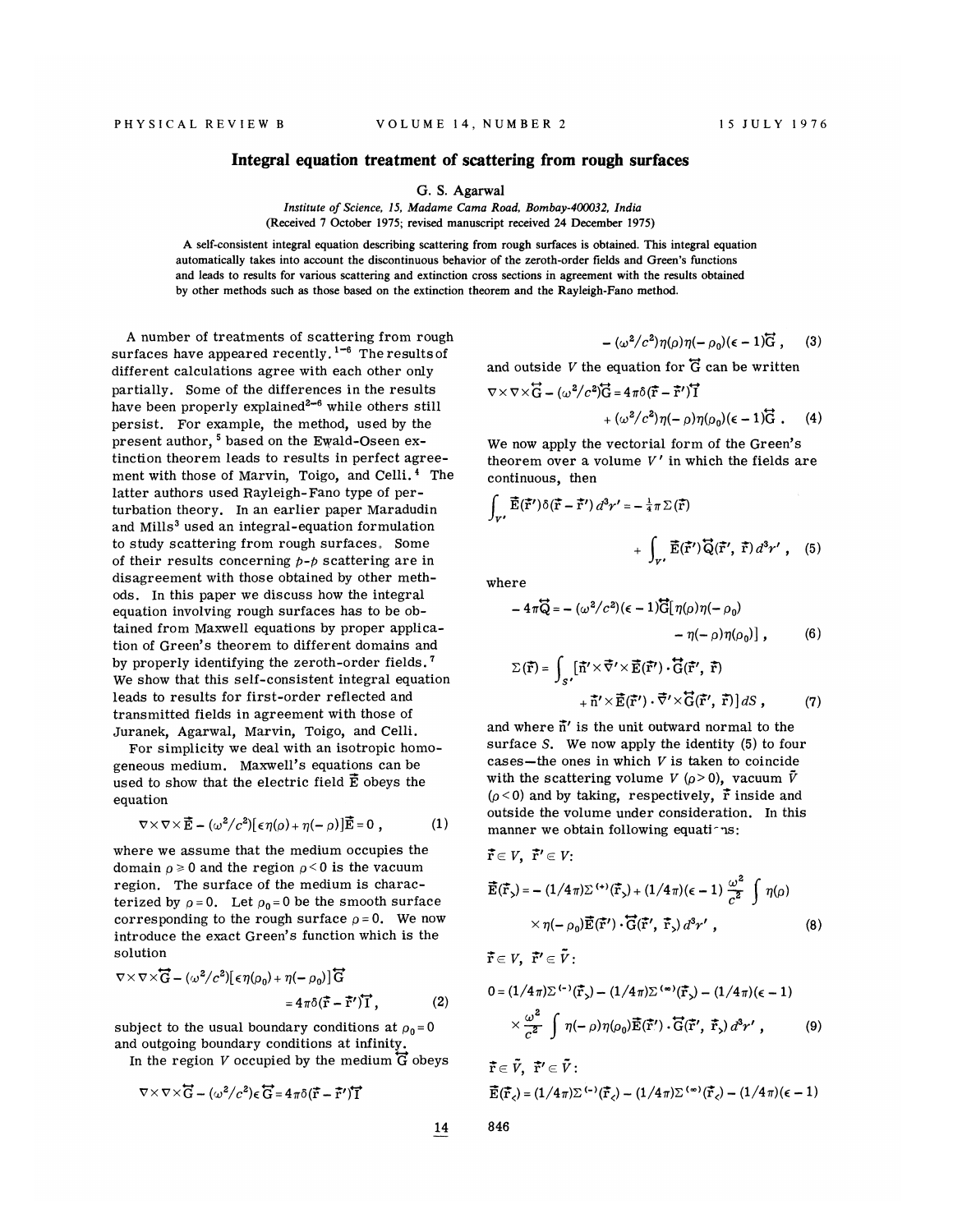$$
\times \frac{\omega^2}{c^2} \int \eta(-\rho) \eta(\rho_0) \vec{E}(\vec{r}') \cdot \vec{G}(\vec{r}', \vec{r}_c) d^3 r' , \quad (10)
$$

$$
0 = -(1/4\pi)\Sigma^{(+)}\left(\vec{\mathbf{r}}_{\epsilon}\right) + (1/4\pi)\left(\epsilon - 1\right)\frac{\omega^2}{c^2}\int \eta(\rho)
$$

$$
\times \eta(-\rho_0)\vec{\mathbf{E}}(\vec{\mathbf{r}}')\cdot\vec{\mathbf{G}}(\vec{\mathbf{r}}',\vec{\mathbf{r}}_{\epsilon})d^3r', \qquad (11)
$$

where

 $\vec{r} \in \tilde{V}$   $\vec{r}' \in V$ 

$$
\Sigma^{(4)}(\vec{r}) = \int_{S^{\pm}} dS [\vec{n} \times \vec{\nabla}' \times \vec{E}(\vec{r}') \cdot \vec{G}(\vec{r}', \vec{r}) \n+ \vec{n} \times \vec{E}(\vec{r}') \cdot \vec{\nabla}' \times \vec{G}(\vec{r}', \vec{r})],
$$
\n(12)

and where  $\boldsymbol{\tilde{n}}$  is the unit normal to the surface  $\rho$  = 0 pointing from the medium to the vacuum region. The superscripts  $+ (-)$  means that the values should be taken at  $\rho = 0^+(0^-)$ .  $\Sigma^{(\infty)}$  is the contribution from the surface at infinity. It should be noted that the surface integrals involve the tangential components of the electric and magnetic field, which are continuous across the dielectric interface. Similarly the tangential components of  $\overline{G}$  and  $\overline{\nabla}\times\overline{G}$  are continuous across  $\rho_0=0$ . When the surfaces  $\rho = 0$  and  $\rho_0 = 0$  do not coincide, then the continuity conditions also hold because as far as  $\overline{G}$  is concerned  $\rho = 0$  is only some artificial surface and hence me get

$$
\sum_{i} \left( \mathbf{r} \cdot \right) \left( \mathbf{r} \cdot \right) = \sum_{i} \left( \mathbf{r} \cdot \right) \left( \mathbf{r} \cdot \right) \tag{13}
$$

 $\Sigma^{(0)}$  is seen to represent the zeroth-order fields, for in the absence of any roughness  $(\rho \equiv \rho_0)$ 

$$
\vec{E}(\vec{r}_s) = \vec{E}^{(0)}(\vec{r}_s) = -(1/4\pi)\Sigma^{(+)}(\vec{r}_s)
$$

$$
= -(1/4\pi)\Sigma^{(-)}(\vec{r}_s) = -(1/4\pi)\Sigma^{(0)}(\vec{r}_s)
$$

and thus we can identify<sup>8</sup>

$$
-(1/4\pi)\Sigma^{(0)}(\vec{\mathbf{r}}_{\xi})=\vec{\mathbf{E}}^{(0)}(\vec{\mathbf{r}}_{\xi})\ .
$$
 (14)

On combining  $(8)-(11)$ ,  $(13)$ , and  $(14)$  we obtain the following integral equation:

$$
\vec{E}(\vec{r}_{\xi}) = \vec{E}^{(0)}(\vec{r}_{\xi}) + (1/4\pi)(\epsilon - 1) \frac{\omega^2}{c^2} \int d^3r'
$$
  
×[ $\eta(\rho)\eta(-\rho_0)\vec{E}(\vec{r}')$  ·  $\vec{G}(\vec{r}', \vec{r}_{\xi})$   
-  $\eta(-\rho)\eta(\rho_0)\vec{E}(\vec{r}')$  ·  $\vec{G}(\vec{r}', \vec{r}_{\xi})$ ] . (15)

It is clear from the derivation of the integral equation that in the first term (second term) in (15),  $\vec{E}$ is the field inside (outside) the medium and the Green's function G is at points such that  $\rho_0 < 0$  $(\rho_0 > 0)$ . This difference is important when one is doing the perturbation calculation with (15). This is our final integral equation which we will apply for the case of roughness on a perfectly flat surface, i.e., for the case when the rough surface is described by  $\rho = z + hf(x, y) = 0$  and the flat surface

by  $z = 0$ . Then (15) becomes

$$
\vec{E}(\vec{r}_{\xi}) = \vec{E}^{(0)}(\vec{r}_{\xi}) + (1/4\pi)(\epsilon - 1) \frac{\omega^2}{c^2} \iint_{-\infty}^{+\infty} dx' dy' \times [\eta(hf) \, \theta_1 + \eta(-hf) \, \theta_2],
$$
\n(16)

where

$$
\mathbf{S}_1 = \int_{-hf}^{0} dz' \, \vec{\mathbf{E}}(\vec{\mathbf{r}}') \cdot \vec{\mathbf{G}}(\vec{\mathbf{r}}', \, \vec{\mathbf{r}}_{\hat{\mathbf{z}}}) \;, \tag{17}
$$

$$
\mathbf{J}_2 = -\int_0^{-hf} dz' \, \vec{\mathbf{E}}(\vec{\mathbf{r}}') \cdot \vec{\mathbf{G}}(\vec{\mathbf{r}}', \, \vec{\mathbf{r}}_2) \tag{18}
$$

It is clear from the structure of  $s_1$ ,  $s_2$ , that these are at least of first order in  $h$  and hence to lowest order in  $h$  we can write, in view of our remarks following Eq.  $(15)$ ,

$$
\mathcal{S}_1 = hf(x', y')\vec{\mathbf{E}}^{(0)}(x', y', 0^*) \cdot \vec{\mathbf{G}}(x', y', 0^*; \vec{\mathbf{F}}_{\xi}),
$$
\n(19)

$$
\mathcal{S}_2 = hf(x', y')\vec{E}^{(0)}(x', y', 0') \cdot \vec{G}(x', y', 0'; \vec{r}_2) .
$$
\n(20)

Now using the boundary conditions

$$
E_i^{(0)}(x', y', 0^*) = E_i^{(0)}(x', y', 0^*) , \t i = 1, 2 ,
$$
  
\n
$$
E_3^{(0)}(x', y', 0^*) = \epsilon E_3^{(0)}(x', y', 0^*) ,
$$
  
\n
$$
G_{ij}(x', y', 0^*; \vec{r}_\xi) = G_{ij}(x', y', 0^*; \vec{r}_\xi) , \t i = 1, 2 ;
$$
  
\n
$$
G_{3j}(x', y', 0^*; \vec{r}_\xi) = \epsilon G_{3j}(x', y', 0^*; \vec{r}_\xi) , \t (21)
$$
  
\nwe get

$$
\mathcal{J}_1 = \mathcal{J}_2 = hf(x', y') \left[ \vec{E}_{\parallel}^{(0)}(x', y', 0^*) \cdot \vec{G}(x', y', 0^*) ; \vec{r}_{\xi} \right] + \epsilon E_{\xi}^{(0)}(x', y', 0^*) \hat{\vec{G}}(x', y', 0^*) ; \vec{r}_{\xi} \left], \qquad (22)
$$

which on substituting in (16) yields

$$
\vec{\mathbf{E}}(\vec{\mathbf{r}}_2) = \vec{\mathbf{E}}^{(0)}(\vec{\mathbf{r}}_2) + h\vec{\mathbf{E}}^{(1)}(\vec{\mathbf{r}}_2) ,
$$
 (23)

$$
\vec{E}^{(1)}(\vec{r}_{s}) = \int d^{2}k \ \vec{\mathcal{S}}_{T}^{(1)}(\vec{k}) e^{i\vec{k}\cdot\vec{r}},
$$
\n
$$
\vec{E}^{(1)}(\vec{r}_{s}) = \int d^{2}k \ \vec{\mathcal{S}}_{R}^{(1)}(\vec{k}) e^{i\vec{k}} \delta^{i\vec{r}},
$$
\n
$$
\vec{K} = (\vec{k}, W), \quad \vec{K}_{0}^{\prime} = (\vec{k}, -W_{0}),
$$
\n
$$
W^{2} = k_{0}^{2}\epsilon - \kappa^{2}, \quad W_{0}^{2} = k_{0}^{2} - \kappa^{2}, \quad (24)
$$

with

$$
\overline{\hat{\mathcal{S}}}_{T}^{(1)}(\overline{\kappa}) = \pi F(\overline{\kappa} - \overline{\kappa}^{(0)})(\epsilon - 1)k_0^2[\overline{\hat{\mathcal{S}}}_{T}^{(0)} \cdot \overline{G}(-\overline{\kappa}) + \epsilon \mathcal{S}_{T\epsilon}^{(0)} \hat{z} \cdot \overline{G}(-\overline{\kappa})],
$$
\n(25)

$$
\overline{\hat{\mathcal{E}}}_{R}^{(1)}(\overline{\kappa}) = \pi F(\overline{\kappa} - \overline{\kappa}^{(0)})(\epsilon - 1)k_0^2 [\overline{\hat{\mathcal{E}}}_{T_{\text{II}}}^{(0)} \cdot \overline{\mathbf{g}}(-\overline{\kappa}) + \mathcal{E}_{T_{\text{B}}}^{(0)} \hat{\mathcal{E}} \cdot \overline{\mathbf{g}}(-\overline{\kappa})].
$$
\n(26)

In deriving (25) and (26) we have assumed that the incident field was a plane wave characterized by  $\vec{\mathcal{K}}^{(0)}$ ,  $W_0^{(0)}$   $\left[W_0^{(0)} = (k_0^2 - \kappa^{(0)2})^{1/2}\right]$ ,  $\vec{\mathbf{E}}^{\text{inc}}(\vec{\mathbf{r}}) = \vec{\mathcal{S}}^{(i)}$  $\times \! \exp[i \vec{\tilde\kappa}^{(0)} \cdot \vec{\tilde\imath} + i W^{(0)}_0 z],$  and that  $\bar{\cal E}^{(0)}_T$  represents the